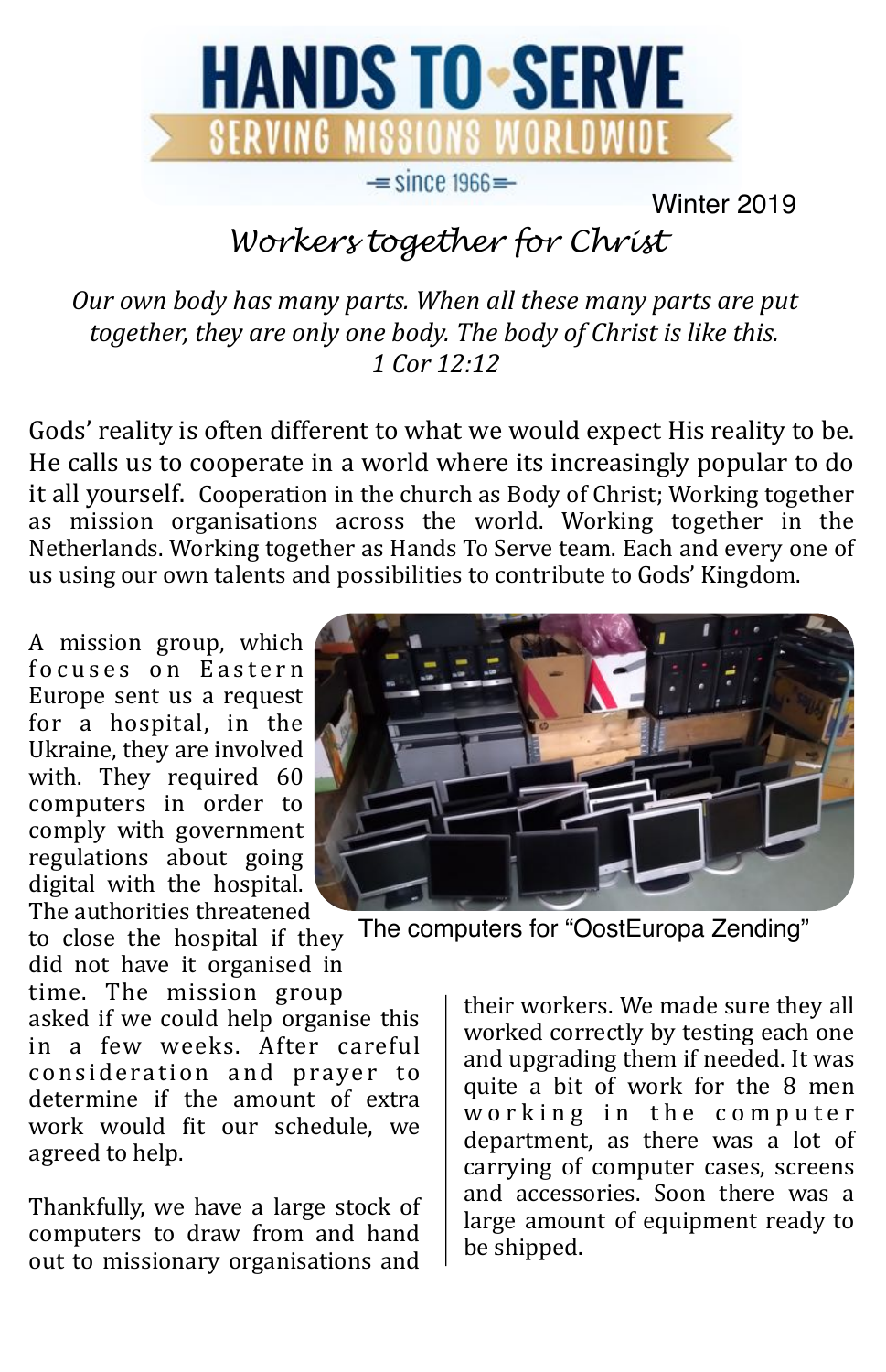It also needed to be packed. Each monitor screen was covered with a piece of c a r d b o a r d a n d everything was packed in large shipping crates to allow for safe transport in a truck. One of the crates



weighed more than  $940$  lbs  $(425 \text{ kg})$ .

Our carpenter had made them from surplus wood so they did not have to spend money to buy the wood. The 3 crates and 1 box were built and packed by the men in the garage and our fork truck was used to park them in front of the garage, ready to be shipped.



The truck from "Oost Europa zending" came a few days later to collect all of it and add it to a transport which would be leaving for the Ukraine in the near future. It is a pleasure to work together this way and cooperate with

other mission organisation; enabling them to do their work by helping them with high quality refurbished equipment.

We also provided them with a truckload of sorted clothes which were neatly folded and packed in clear bags ready to be transported to people in need.

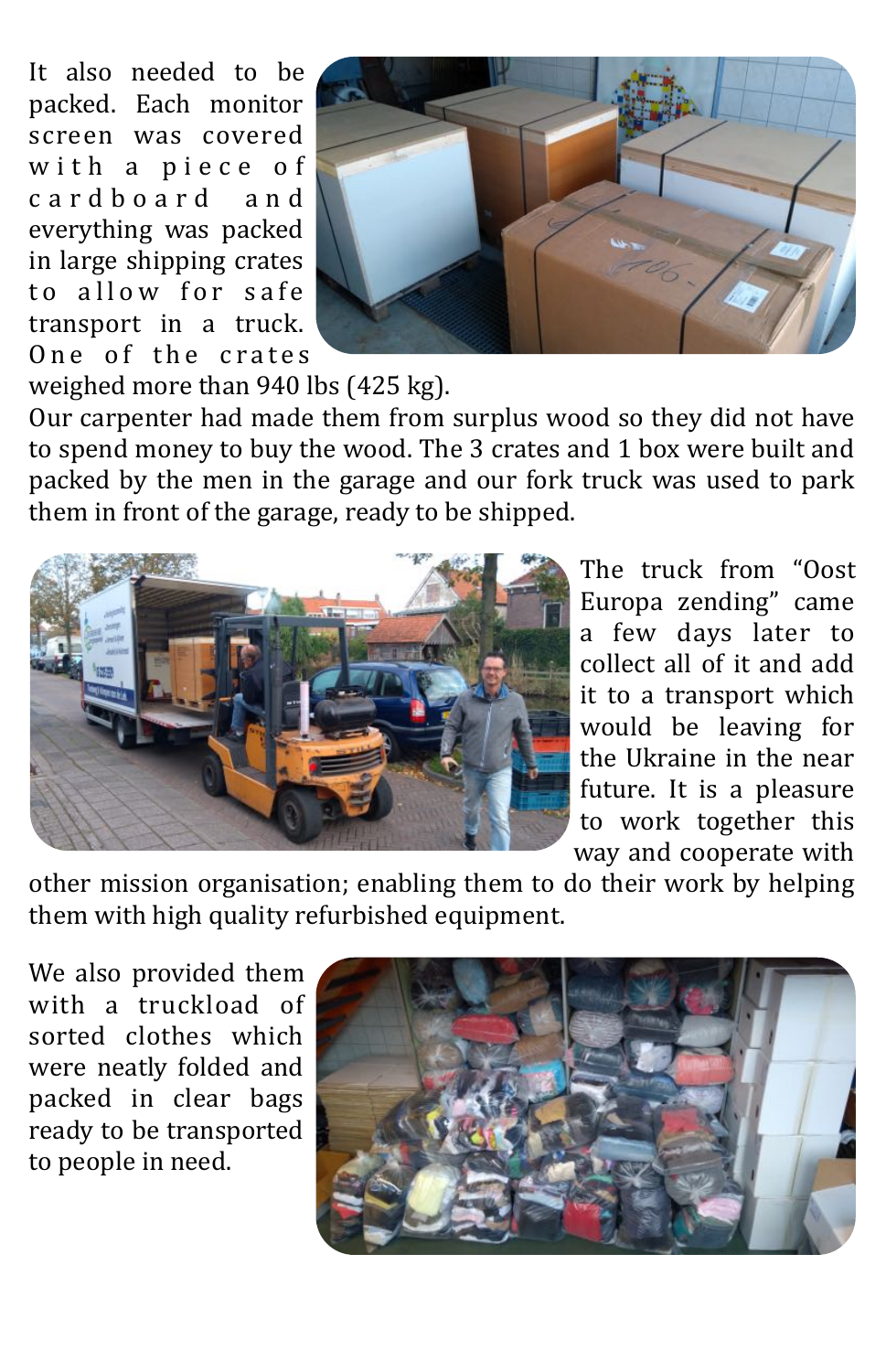We enjoy working together as a team at Hands to Serve. This includes of course those who work on the bookkeeping, prepare meals and clean and organise all the details needed to function as a group.



In the meantime the regular work also continued. We loaned out many cars, we helped missionaries with food, laptops, digital whiteboards and lots of other things. 

Missionaries picking up a loan car

It is a privilege to be part of a team of people working tirelessly for the Lord by providing technical support for missions organisations and their workers.



Do you think cooperation is important? Why don't you come and work with us in Strijen and use your talents, working with Hands To Serve in the Netherlands. We have room for more people who could invest their technical or managerial skills in God's work in Strijen for one or more days each week.